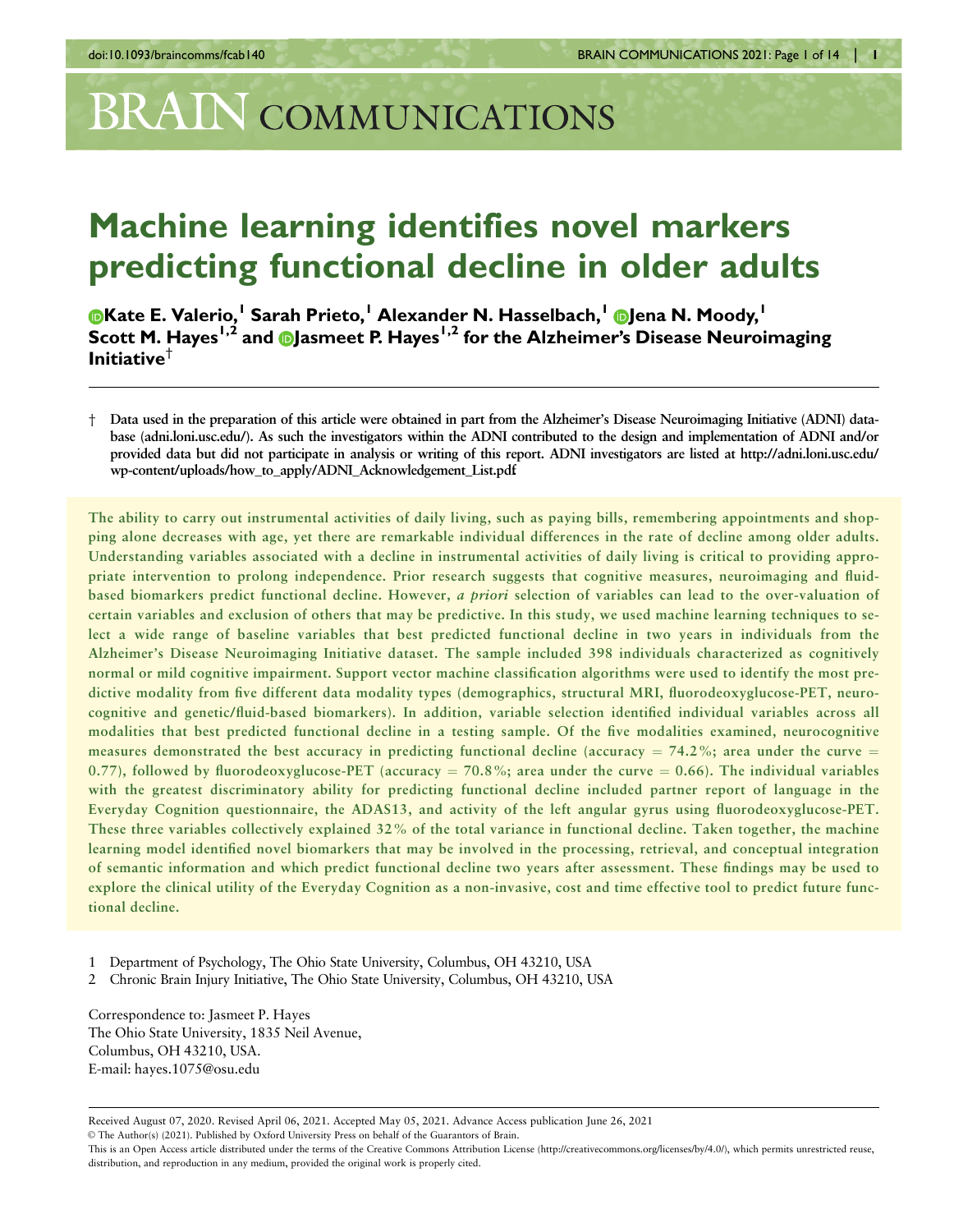<span id="page-1-0"></span>Keywords: ADNI; angular gyrus; everyday cognition; IADL; machine learning

**Abbreviations:**  $A\beta$  = amyloid beta; ADAS = Alzheimer's Disease Assessment Scale; ADNI = Alzheimer's Disease Neuroimaging Initiative;  $AUC =$  area under the curve;  $EcosSP = Everyday$  Cognition-Study Partner;  $FAQ =$  Functional Activities Questionnaire;  $MCI =$  mild cognitive impairment; p-tau = phosphorylated tau;  $ROC =$  receiver operating characteristic;  $ROI =$  region of interest;  $SVM = support vector machine$ 

#### Graphical Abstract



# Introduction

The ability to carry out instrumental activities of daily living, such as paying bills, remembering appointments and shopping alone, decreases with age. An estimated 26% of community-dwelling older adults between 70 and 79 experience functional impairment in at least one domain (e.g. completing chores, managing money, preparing meals), increasing to 35% of adults between 80 and 89. Declines in IADLs are associated with Alzheimer's dis-ease,<sup>[2](#page-11-0)</sup> lower quality of life,<sup>[3](#page-12-0)</sup> depression<sup>[4](#page-12-0)</sup> and diminished physical functioning.<sup>[5](#page-12-0)</sup> However, IADL ability varies widely among older adults; whereas some show reduced functional independence, others demonstrate preserved functional independence. As the population continues to age and life expectancy increases, $6$  understanding variables associated with decline and preserved ability to carry out IADLs will be critical to provide appropriate and timely intervention.

A small set of studies have examined neurobiological and cognitive factors associated with longitudinal functional decline across the spectrum of normal and pathological ageing. One study demonstrated that CSF markers of neurodegenerative pathology – i.e. tau, phosphorylated-tau (p-tau) and amyloid beta  $(A\beta)$ -predicted functional decline at 36 months in cognitively normal subjects and individuals with mild cognitive impairment  $(MCI)$ ,

while another study found that whole-brain atrophy based on structural MRI and Apolipoprotein E (APOE) e4 status predicted functional decline in MCI.[8](#page-12-0) Fluorodeoxyglucose-PET and cognitive performance have also been shown to be associated with functional decline. $9-12$  $9-12$  Taken together, the emerging literature has outlined a variety of neurobiological and cognitive factors that are associated with subsequent functional decline. However, some important limitations characterize previous work. First, variables included in prediction analyses were selected *a priori* in these studies, potentially leading to overvaluation of some variables and oversight of others that may explain greater variance in functional decline. Second, prior work has not included testing/validation samples or employed permutation testing, limiting generalizability of findings. Finally, studies examining genetic associations of functional decline have conducted candidate gene analyses, rather than considering polygenic effects, which have been shown to add predictive value to understanding many complex traits and diseases. $13$ 

To address these limitations, we implemented machine learning techniques to identify variables at a baseline visit that were associated with a functional decline within 24 months later. This data-driven approach is designed to give equal consideration to all available variables and allows the relationships between variables to determine the final model. Such approaches prevent biased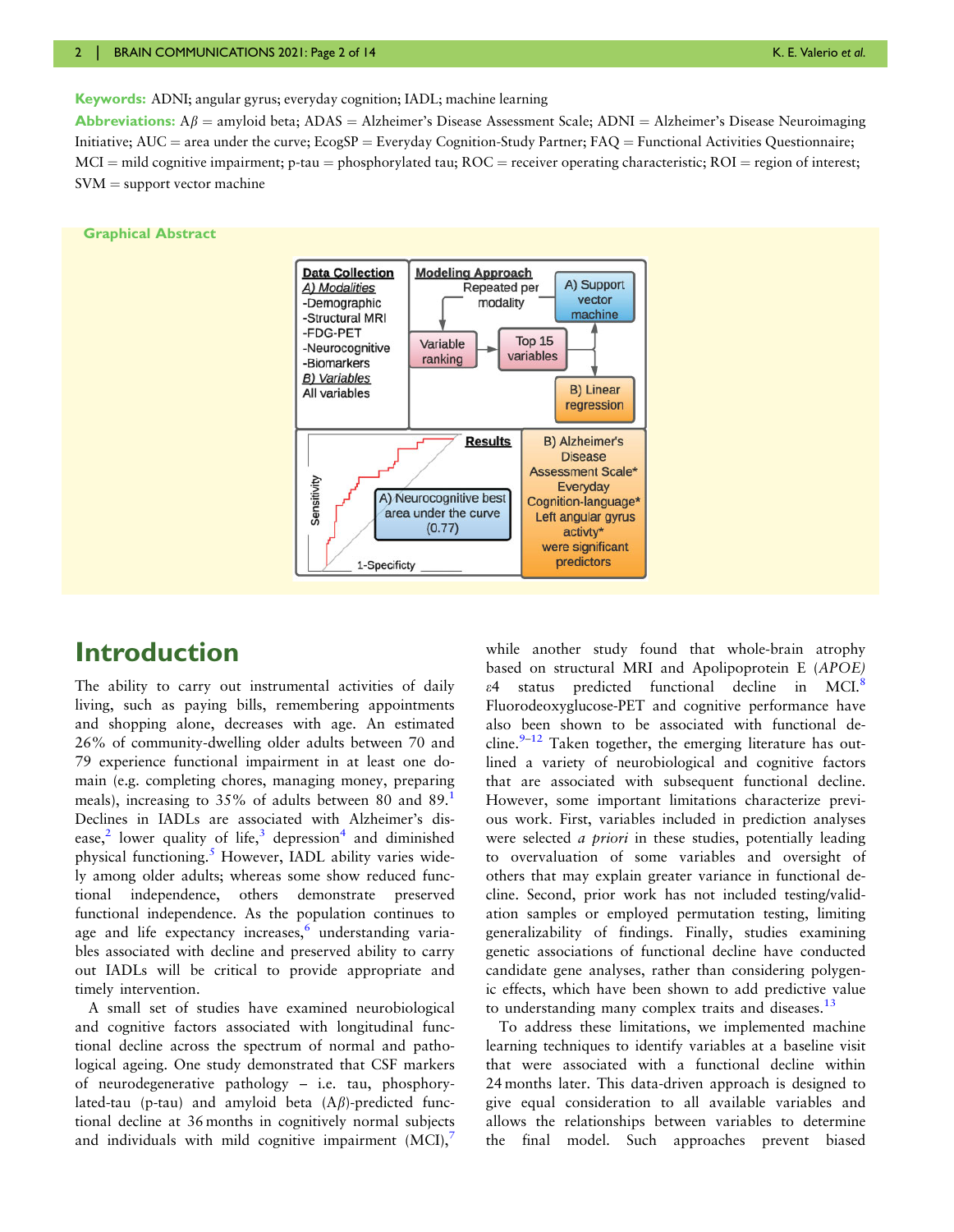<span id="page-2-0"></span>experimenter expectancies from influencing results and are ideal for studying a facet as highly dimensional as human ageing. Moreover, this technique can help identify risk and resilience factors from a large set of variables to allow a more targeted approach to treatment or prevention, providing a more individualized approach to under-standing functional decline.<sup>[14](#page-12-0)</sup> Although prior research has used machine learning to diagnose and predict conversion to Alzheimer's disease as well as Alzheimer's disease pathology, $15-19$  $15-19$  this approach has yet to be implemented to examine functional decline. Functional decline is considerably more prevalent among older adults ( ${\sim}26\%$  of individuals between 70 and 79 $\text{)}^1$  $\text{)}^1$  compared to Alzheimer's disease (9.7% of individuals over the age of 70),  $20$  highlighting the need to examine variables predictive of functional decline.

In the current analyses, we implemented support vector machine (SVM) algorithms to construct models of functional decline at 24 months following baseline assessment using multiple data modalities (demographics, MRI, FDG-PET, neurocognitive and genetic/fluid-based biomarkers) available in the Alzheimer's Disease Neuroimaging Initiative (ADNI) database. ADNI is a multicenter study that includes a sample of deeply characterized older adults. By grouping variables into modalities based on collection method, we sought to examine the extent to which less invasive methods of data collection (e.g. neurocognitive tests) have discriminative power equal to or better than more invasive markers of functional decline (e.g. CSF markers). In addition, we evaluated variables across modalities to identify the individual variables that were most associated with functional decline. Included in these variables was a polygenic risk score for Alzheimer's disease, which takes into account the effects of many genes. Finally, we took the selected variables and validated their effect in a separate sample to provide evidence of the generalizability of their predictive ability. The goals of this study were 2-fold: (i) Use machine learning techniques to identify data modalities and variables most predictive of functional decline in an unbiased and data-driven way; and (ii) Test those variables in an independent sample and examine their influence on future decline using multiple regression models.

# Materials and methods

## **Subjects**

Data used for this manuscript were obtained from the ADNI database (adni.loni.usc.edu). ADNI is a large-scale longitudinal study that began in 2004 as a public–private partnership led by Principal Investigator Michael W. Weiner, MD. Participants were recruited to examine serial MRI, PET, biomarkers, clinical assessment and neuropsychological assessment to measure the progression of MCI and Alzheimer's disease. Additional information can be found at adni.loni.usc.edu. Our analyses included 398 adults with preserved functional performance, as indicated by a diagnosis of normal cognition or MCI, and who completed the Functional Activity Questionnaire (FAQ) at a baseline and 24-month visit. Participants included in analyses were missing no more than 5% of all analysed variables. Remaining missing data were imputed via simple random sampling (<1% of total data).

Study procedures were approved by site-specific Institutional Review Boards and all participants and/or authorized representatives provided written informed consent consistent with the Declaration of Helsinki. For more information about the diagnostic criteria used in ADNI, see the General Procedures Manual at adni.loni.usc.edu.

## Data types

#### Outcome variable

The FAQ is a questionnaire that was designed to monitor functional changes in older adults and is considered the gold standard for assessing IADLs in an ageing population.<sup>[21](#page-12-0)</sup> It assesses ten items on a scale from 0 to 3, with higher scores indicating greater levels of impairment. Total scores range from 0 to 30. It has demonstrated high reliability and sensitivity (85%) in research and clinical settings $22$  and is useful for differentiating between cognitively normal and dementia patients, $^{22}$  $^{22}$  $^{22}$  MCI and Alzheimer's disease, $23$  and MCI and normal cognition.<sup>[3](#page-12-0)</sup> In order to capture subtle changes in functioning, individuals who had a difference score greater than or equal to one point between their baseline and 24-month assessment were considered to have a decrease in functioning. This corresponds with any decrease in ability to carry out any of the ten items assessed, and previous research has shown that any dependence on others for any IADL is significantly associated with increased risk of developing Alzheimer's disease as early as five years prior to diagnosis.[24](#page-12-0) All other individuals were characterized as having either stable or improving functioning.

### Predictor variables

A total of 508 variables were included in analyses, organized into five data modalities (demographics, MRI, FDG-PET, neurocognitive and genetic/fluid markers). These variables were also assessed for their individual contributions to functional decline. In total, there were 26 demographic variables, 341 MRI variables, 30 FDG-PET variables, 71 neurocognitive variables and 40 genetic/ fluid-based biomarker variables.

#### **Demographics**

Twenty-six demographic variables included age, sex, education, race, ethnicity, marital status, body mass index, baseline diagnosis (CN or MCI) and medical history. Medical history diagnoses were classified into one of 18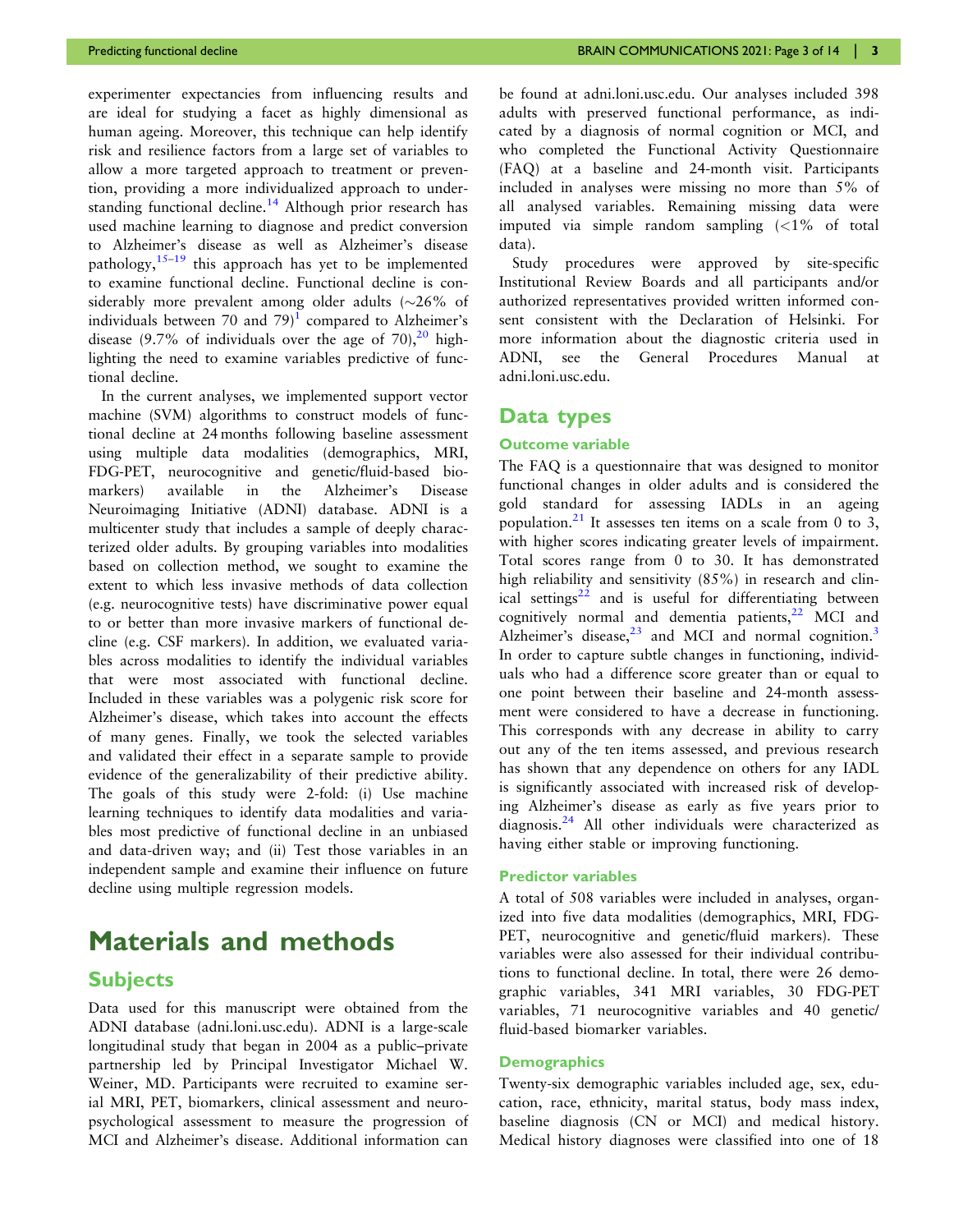<span id="page-3-0"></span>categories of illnesses – psychiatric, neurologic, ears/nose/ throat (ENT), cardiac, respiratory, hepatic, dermatologic, musculoskeletal, endocrine/metabolic, gastrointestinal, blood, renal, allergic, alcohol-related, drug-related, smoking related, malignant or surgical.

#### MRI

T1-weighted images were acquired on ADNI-approved 3 T scanners and processed cross-sectionally using the 2010 Desikan-Killiany atlas with FreeSurfer image analysis suite, version 5.1. For more information, see [Supplementary material](https://academic.oup.com/braincomms/article-lookup/doi/10.1093/braincomms/fcab140#supplementary-data). This included 69 cortical volume measurements (68 unilateral volumes from the left and right hemispheres and intracranial volume), 16 hippocampal subfield volume measurements, 50 subcortical volume measurements, 70 surface area measurements and 136 thickness measurements. All volume measurements were corrected for intracranial volume. $25$ 

#### Fluorodeoxyglucose-PET

For more information on data collection and processing, see [Supplementary material.](https://academic.oup.com/braincomms/article-lookup/doi/10.1093/braincomms/fcab140#supplementary-data) Metrics of regions of interest (ROIs) available through ADNI were previously determined from a meta-analysis that identified regions which significantly differed between MCI and Alzheimer's dis-ease and predicted cognitive decline.<sup>[11](#page-12-0)</sup> Metrics of standardized uptake value in five regions were included: the right temporal gyrus, left temporal gyrus, right angular gyrus, left angular gyrus and posterior cingulate. Metrics of each region included the mean, median, mode, maximum, minimum and standard deviation SUV of each ROI, for a total of 30 variables. For these variables, SUV refers to the ratio of the concentration of radioactive glucose analog in an ROI to the concentration in the rest of the body, corrected for the weight of the patient. It is a proxy for glucose metabolism in the brain, with larger SUVs suggesting increased glucose uptake and increased brain activity.

#### Neurocognitive measures

General cognition, executive function, learning and memory, language, and processing speed were assessed with 13 standardized neuropsychological tests. Seventy-one neurocognitive variables were derived from these 13 tests; this included subtests when available in the NEUROBAT.csv file from ADNI. [Supplementary Table 1](https://academic.oup.com/braincomms/article-lookup/doi/10.1093/braincomms/fcab140#supplementary-data) lists the specific tests used for each domain.

## Biological samples

A single polygenic hazard score for Alzheimer's disease was calculated using 31 single nucleotide polymorphisms and two APOE variants.<sup>[26](#page-12-0)</sup> CSF was collected via lumbar puncture and analysed for three variables:  $A\beta_{1-42}$ , tau and p-tau. Blood plasma and urine serum were collected from participants and underwent standard clinical laboratory tests at the University of Pennsylvania Biomarker Core.<sup>[27](#page-12-0)</sup> Thirty-six variables from tests on blood plasma

and urine serum were included in these analyses. For more information, see [Supplementary material](https://academic.oup.com/braincomms/article-lookup/doi/10.1093/braincomms/fcab140#supplementary-data).

## Analytic methods

## Training and testing sample

Analyses were run in R  $(3.6.1)^{28}$  $(3.6.1)^{28}$  $(3.6.1)^{28}$  using the 'caret' package.<sup>29</sup> The sample was partitioned into two groups, a training sample (70% of the sample) and a testing sample (30% of the sample), using the createDataPartition function. This function assigned participants to one of two groups, while ensuring that both groups had equal proportions of individuals who were characterized as declining functionally. Training and testing samples were compared using Mann–Whitney U-tests for continuous variables and Fisher's exact test for categorical variables. Nonparametric tests were used given that the properties required of parametric tests were not satisfied.

[Figure 1](#page-4-0) shows the sequence of variable selection and variable evaluation. Briefly, the training sample was used to identify variables with the most predictive ability or highest variable importance as well as model tuning. The testing sample was used to evaluate model performance and generate receiver operating characteristic (ROC) curves, as well as the variance in functional decline explained by the selected predictor variables.

## Data modality analysis

## Variable selection

To determine which of the five data modalities (i.e. demographics, MRI, FDG-PET, neurocognitive and genetic/fluid markers) best predicted functional decline, the top 15 variables from each modality were first identified by ranking their importance to the model's prediction. Variable importance scores were calculated using the varImp function in the 'caret' package. For an SVM algorithm, this function works by considering individually each variable in a model and defining a line that most accurately separates the two classes, using SVM. See below for more information about how SVM defines a line or hyperplane. This classification boundary is then systematically varied to adjust the ratio of true positives to false positives. The resulting ratios are plotted to generate an ROC curve representing the trade-off between sensitivity and specificity for the variable. The area under the curve (AUC) thus summarizes the variable's susceptibility to noise, with higher values suggesting greater discrimination ability. AUC was therefore used to determine variables with the greatest predictive ability. For more information about ROC curves and classification boundaries.<sup>[30](#page-12-0)</sup>

#### Support vector machine

SVM classification algorithms were used to find the optimal solution to separate data into two different classes or categories. Briefly, SVMs function by plotting each input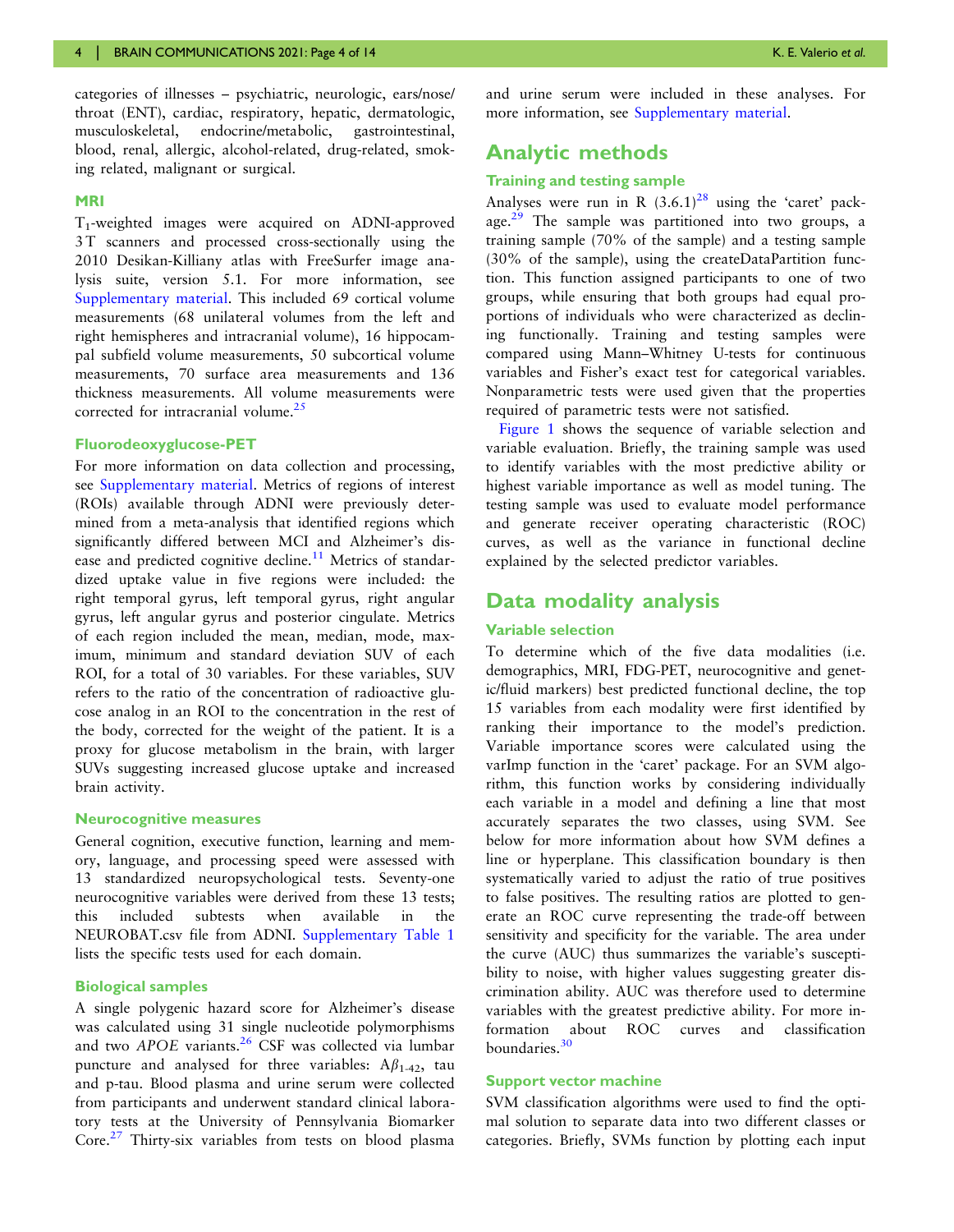<span id="page-4-0"></span>

Figure 1 Flowchart illustrating process of variable selection and data analysis. Three hundred ninety-eight eligible participants were identified in the first step and missing data were imputed. In the second step, the data were split into the training sample and testing sample. Two parallel processes were run in the training sample. In the first process, shown in orange, data were split into each of the five modalities. Within each modality, the top 15 most predictive variables were identified by their individual variable importance. These selected variables were then entered as predictors into individual SVM models, one for each modality. Within these individual SVM models, the models were trained for the optimal cost parameter. This final model was then tested using the testing sample. In the testing sample, ROC curves were generated for each modality. In the second process in the training sample, shown in blue, all variables from all modalities were included together. The top 15 most predictive variables were identified by the individual variable importance. These selected variables were then entered as predictors into a linear regression in the testing sample. Also in the testing sample, post hoc hierarchical regression analyses were conducted to better understand the relationship between significant predictors. FAQ, Functional Activities Questionnaire; ROC, receiver operating characteristics; SVM, support vector machine.

point in high-dimensional space and defining the optimal hyperplane that best separates the data into classes. The hyperplane is defined by finding certain data points at or near class boundaries (support vectors) and maximizing the distance (margin) between each support vector and the line separating them (the hyperplane). These analyses employed a linear kernel or a linear hyperplane to predict functional decline as a binary outcome 24 months after a baseline assessment. Variables identified during the variable selection step were used as predictors.

SVM classifiers were tuned for the optimum cost parameter prior to model evaluation in the testing sample. The cost parameter,  $c$ , is a regularization parameter, or the penalty for misclassification. The magnitude of  $c$ affects the size of the margin-hyperplane and can be tuned for the optimal trade-off between training errors and testing errors to optimize the model for generalizability. For these analyses, we tested several values of  $c(2^{-8},$  $2^{-4}$ ,  $2^{-2}$ , 1, 2, 16) to define the best model. The tuning process underwent cross-validation via repeated k-fold cross-validation.

For these analyses,  $k$  was set to 10 and 50 repeats were performed. This method of cross-validation works by randomly partitioning the sample into 10  $(k)$  equalsized groups. The first nine groups are used to train a model with a given value of a tuning parameter. The tenth group is then used to evaluate this model. A new model is then trained on nine of the groups while a different group is used for testing. This process continues until each group is used for model evaluation exactly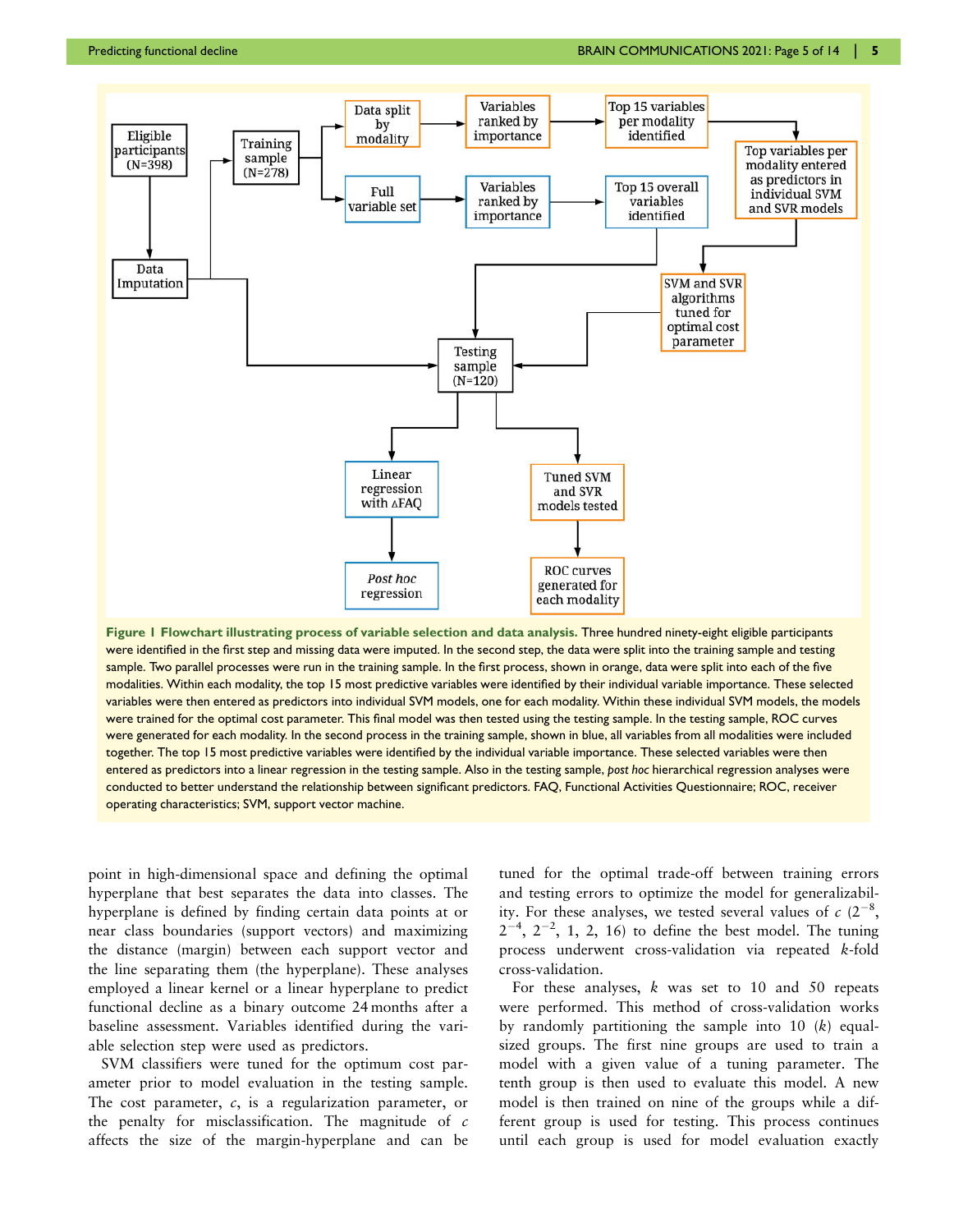<span id="page-5-0"></span>once. The entire process is repeated 50 times for each value of the tuning parameter. This information was then used to select the model tuning parameters which were used for the final model that was evaluated in the testing sample.

Additionally, models were also run using the Synthetic Minority Oversampling Technique  $(SMOTE)^{31}$  $(SMOTE)^{31}$  $(SMOTE)^{31}$  to account for imbalance in the dataset. For more information, see [Supplementary material](https://academic.oup.com/braincomms/article-lookup/doi/10.1093/braincomms/fcab140#supplementary-data) and [Supplementary Table 2.](https://academic.oup.com/braincomms/article-lookup/doi/10.1093/braincomms/fcab140#supplementary-data)

#### Model evaluation

ROC curves were generated in the testing sample after variable selection and tuning in the training sample. Predictive ability of the models was assessed using AUC rather than accuracy because AUC has been shown to be a more consistent measure of evaluating models $^{32}$  $^{32}$  $^{32}$ ; an AUC of 0.5 indicates no discrimination, 0.5 to 0.6 indicates poor discrimination, 0.7 to 0.8 indicates acceptable discrimination, 0.8 to 0.9 indicates excellent discrimination, and greater than 0.9 indicates outstanding discrimination.

## Individual variable analysis

## Variable selection

To determine which individual variables best predicted functional decline, the 15 variables (out of the 508 extracted from ADNI) with the highest variable importance scores were selected and retained for additional statistical analyses. This univariate variable selection method allowed us to significantly narrow the number of variables, from several hundred to 15. Doing so was conceptually suited for achieving the aims of this paper and permitted the interpretation of those variables through a clinical lens. As with data modality variable selection, variable importance scores were calculated by defining a line that most accurately separated the two classes; ROC curves were generated and AUCs were calculated. Doing so allowed the identification of the most predictive variables independent of data modality.

#### Regression analysis

Regression analysis was conducted using  $\triangle$ FAQ as a semi-continuous outcome variable and the 15 variables with the highest individual AUC included as predictors.  $\Delta$ FAQ was calculated as the difference between the baseline FAQ score and 24-month FAQ score. Higher scores indicated worse functioning at the follow-up visit relative to the baseline visit. To circumvent issues of collinearity and minimize variance inflation factor values, two variables were removed prior to regression analyses due to high correlations with other variables (maximum SUV of left angular gyrus, and EcogSP-Total). Because the mean SUV in the left angular gyrus encompasses the maximum SUV as well as additional information about activity in this region, the maximum SUV in the left angular gyrus was removed. The EcogSP-Total score is calculated as the average of all subtest scores. In order to include the most information, the EcogSP-Total was removed. The left subiculum volume and left CA2/3 volume were also highly correlated. Rather than choose one to remove, these two values were added together for the regression analysis. Supplementary Figure 1 reports the correlations between each of the 15 variables. For all statistical analyses, significance threshold was set at  $P < 0.05$ .

## Data availability

Data used for these analyses are available by request at adni.loni.usc.edu.

# **Results**

## Demographic characteristics

Table 1 reports demographic characteristics of the participant sample. In total, 398 participants (53.8% male) between the ages of 55 and 90 (mean age  $= 71.4$ ; SD  $=$ 6.9) were included in these analyses. These participants were randomly partitioned into a training sample (70%;  $N = 278$ ) and a testing sample (30%;  $N = 120$ ). The two

| Table   Demographic information and comparisons between the testing and testing sample |  |  |  |
|----------------------------------------------------------------------------------------|--|--|--|
|                                                                                        |  |  |  |
|                                                                                        |  |  |  |
|                                                                                        |  |  |  |

| <b>Variable</b>              | All<br>Mean (SD) | <b>Training</b><br>Mean (SD) | <b>Testing</b><br>Mean (SD) | P-value |
|------------------------------|------------------|------------------------------|-----------------------------|---------|
| $\overline{N}$               | 398              | 278                          | 120                         |         |
| Age                          | 71.4(6.9)        | 71.3(6.7)                    | 71.5(7.4)                   | 0.77    |
| Males, $N$ $(\%)$            | 214(53.8)        | 150(54.0)                    | 64(53.3)                    | 0.91    |
| <b>Education</b>             | 16.5(2.5)        | 16.5(2.5)                    | 16.4(2.5)                   | 0.74    |
| Diagnosis, N (%)             |                  |                              |                             | 0.94    |
| Cognitively normal           | 128(32.1)        | 91(32.7)                     | 37(30.8)                    |         |
| <b>MCI</b>                   | 270(67.8)        | 187(67.3)                    | 83(69.2)                    |         |
| Baseline FAO <sup>a</sup>    | 1.9(3.4)         | 1.8(3.3)                     | 2.1(3.6)                    | 0.30    |
| Declining functioning, N (%) | 133(33.4)        | 93(33.5)                     | 40(33.3)                    | 1.00    |
| $\triangle$ FAQ              | 1.4(4.1)         | 1.6(4.4)                     | 1.1(3.8)                    | 0.54    |

<sup>a</sup>Score between 0 and 30, higher score indicates declining functioning.

FAQ, Functional Activities Questionnaire; MCI, mild cognitive impairment; SD, standard deviation.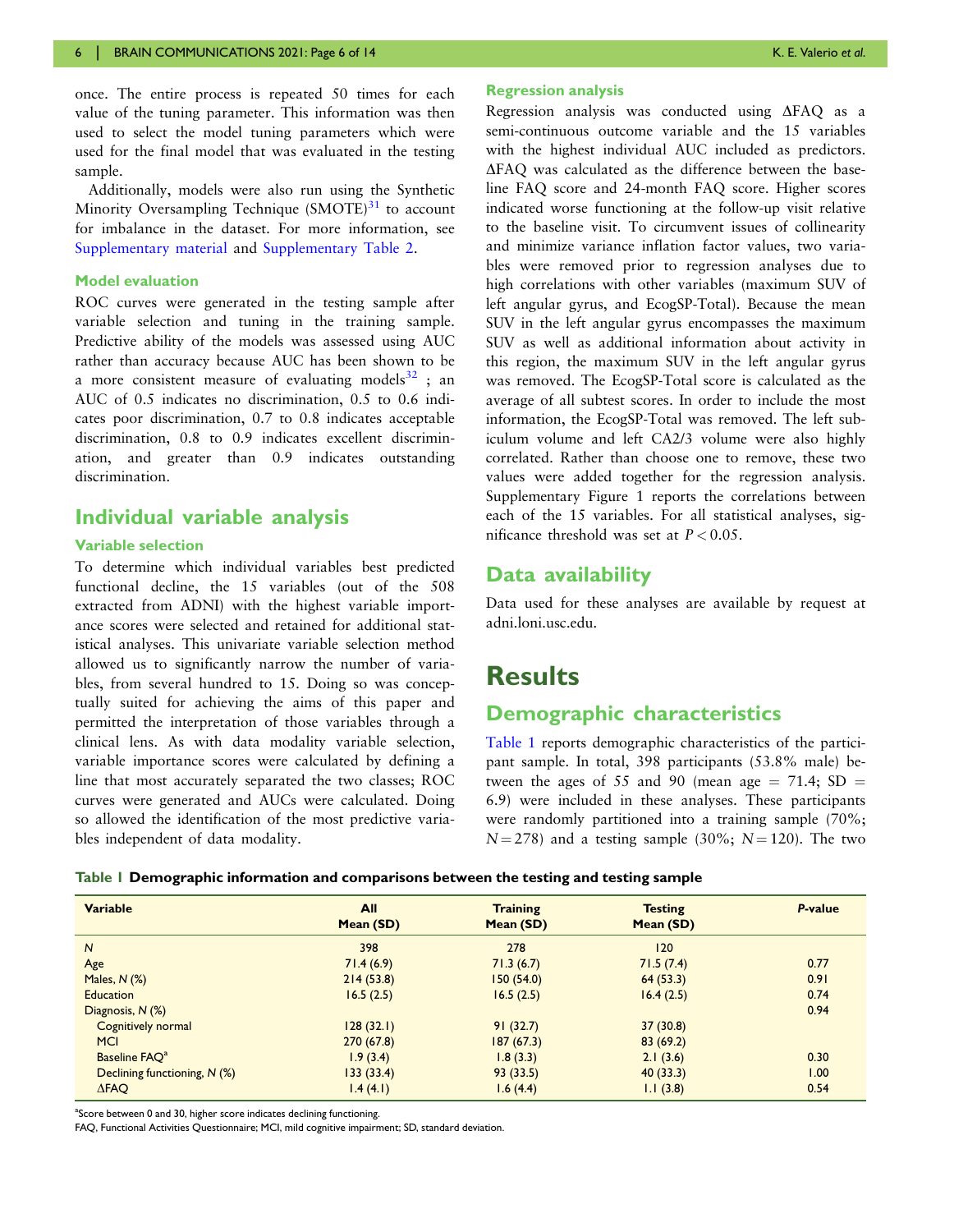groups did not differ significantly on age  $(P = 0.77)$ , sex  $(P = 0.91)$ , education  $(P = 0.74)$ , baseline FAQ score  $(P = 0.30)$ ,  $\triangle$ FAQ score  $(P = 0.54)$  or proportion of participants with declining functioning  $(P = 1.00)$ .

## Most predictive data modality

Table 2 reports the variables with greatest AUC that were selected from each modality; [Table 3](#page-7-0) and [Fig. 2](#page-7-0) report model performance and confidence intervals of these variables in the testing sample. AUC ranged from poor  $(0.62)$  to acceptable  $(0.77)$ . The best single-modality accuracy was achieved with neurocognitive measurements ([Fig. 2A\)](#page-7-0). This model demonstrated acceptable AUC  $(0.77, 95\% \text{ CI} = 0.68 - 0.86)$  and accuracy  $(74.2\%)$ . MRI metrics, FDG-PET metrics, genetic/fluid-based biomarkers and demographic information all demonstrated poor AUC, 0.62, 0.66, 0.63 and 0.62, respectively ([Fig. 2D, B,](#page-7-0) [C and E](#page-7-0)).

## Most predictive variable

The 15 variables with the highest individual AUCs from all 508 variables, listed alphabetically, were as follows: Alzheimer's Disease Assessment Scale (ADAS13), Category fluency-animals, Clinical Dementia Rating-sum of boxes, Everyday Cognition-Study Partner (EcogSP)- Divided Attention, EcogSP-Language, EcogSP-Memory, EcogSP-Total, EcogSP-Visuospatial, left CA2/CA3 volume, left subiculum volume, Logical Delayed Memory, mean SUV of left angular gyrus, maximum SUV of left angular gyrus, Rey Auditory Verbal Learning Test 30-minute delay, right hippocampal volume and the total Montreal Cognitive Assessment score. These variables (with the exception of maximum SUV of the left angular gyrus and EcogSP-Total; see above) were then entered into a multiple regression model in the testing sample to predict DFAQ as a semi-continuous variable. Basic demographic variables were not added as covariates because they were not identified as significant predictors during variable selection.

Because the models demonstrated heteroskedasticity, a weighting parameter was used such that the absolute value of the residuals was regressed against each predictor. This improved heteroskedasticity. Furthermore, all models described met assumptions of a linear regression: the mean of the residual values was approximately zero; there was no autocorrelation of residuals; predictors and residuals showed no significant correlations; the predictors all showed positive variance; there was no multicollinearity present; and the residual values were approximately normally distributed. Additionally, because

Table 2 Top ranked variables of each data modality as measured via individual AUC

| Rank           | <b>Demographics<sup>a</sup></b>       | MRI <sup>a</sup>                   | <b>FDG-PET<sup>a</sup></b>  | <b>Neurocognitive</b> <sup>b</sup> | <b>Biomarkers<sup>a</sup></b> |
|----------------|---------------------------------------|------------------------------------|-----------------------------|------------------------------------|-------------------------------|
|                | Diagnosis (MCI or CN)                 | R hippocampus volume               | Maximum L angular<br>gyrus  | CDR-sum of boxes                   | Amyloid beta                  |
| $\overline{2}$ | Psychiatric diagnosis                 | L CA2/3 volume                     | Mean L angular gyrus        | EcogSP-Total                       | Albumin                       |
| $\overline{3}$ | Dermatological<br>diagnosis           | L subiculum volume                 | Median L angular gyrus      | Logical memory delayed             | Tau                           |
| $\overline{4}$ | Gastrointestinal<br>diagnosis         | L CA4/DG volume                    | Maximum BL cingulum<br>post | EcogSP-Memory                      | p-tau                         |
| 5              | Malignancy                            | R CA2/3 volume                     | Max R angular gyrus         | <b>EcogSP-Divided Attention</b>    | <b>PHS</b>                    |
| 6              | Musculoskeletal<br>diagnosis          | R CA4/DG volume                    | Mean R angular gyrus        | ADAS <sub>13</sub>                 | Total protein                 |
| $\overline{7}$ | Cardiac diagnosis                     | L hippocampus volume               | Median BL cingulum<br>post  | <b>MoCA</b>                        | <b>Percent eosinophils</b>    |
| 8              | Age                                   | R subiculum volume                 | Mode R angular gyrus        | EcogSP-Language                    | <b>Neutrophils</b>            |
| 9              | Prior surgery                         | L entorhinal cortical<br>thickness | Median R angular gyrus      | RAVLT 30-min delay                 | Percent neutrophils           |
| 10             | Education                             | L entorhinal cortical<br>volume    | Minimum R angular<br>gyrus  | Category fluency-animals           | Serum glucose                 |
| $\mathbf{H}$   | Endocrine/metabolic<br>diagnosis      | R CAI volume                       | Maximum L temporal<br>gyrus | <b>RAVLT % forgetting</b>          | <b>Eosinophils</b>            |
| 12             | <b>Smoking status</b>                 | R entorhinal cortical<br>thickness | Mean BL cingulum post       | EcogSP-Visuospatial                | Percent lymphocytes           |
| 3              | Hematopoietic-<br>Lymphatic diagnosis | R hippocampal tail<br>volume       | Median L temporal<br>gyrus  | <b>RAVLT Trial 3</b>               | <b>Basophils</b>              |
| 4              | Neurological diagnosis<br>(Not AD)    | L CAI volume                       | Mean L temporal gyrus       | <b>RAVLT</b> immediate             | Gamma-glutamyl<br>Transferase |
| 15             | Gender                                | L Presubiculum volume              | Mean R temporal gyrus       | <b>RAVLT Trial 5</b>               | Percent monocytes             |

<sup>a</sup>Variables showed poor predictive value, see [Table 3](#page-7-0) for more information.

<sup>b</sup>Variables showed acceptable predictive value, see <mark>[Table 3](#page-7-0)</mark> for more information.

AD, Alzheimer's disease; ADAS, Alzheimer's Disease Assessment Scale; BMI, body mass index; CDR, Clinical Dementia Rating; CN, Cognitively normal; DG, Dentate gyrus; EcogSP, Everyday Cognition-Study Partner; ENT, Ears/Nose/Throat; FDG, fluorodeoxyglucose; L, left; MCI, mild cognitive impairment; MoCA, Montreal Cognitive Assessment; PHS, polygenic hazard score; p-tau, phosphorylated tau; R, right; RAVLT, Rey Auditory Verbal Learning Test.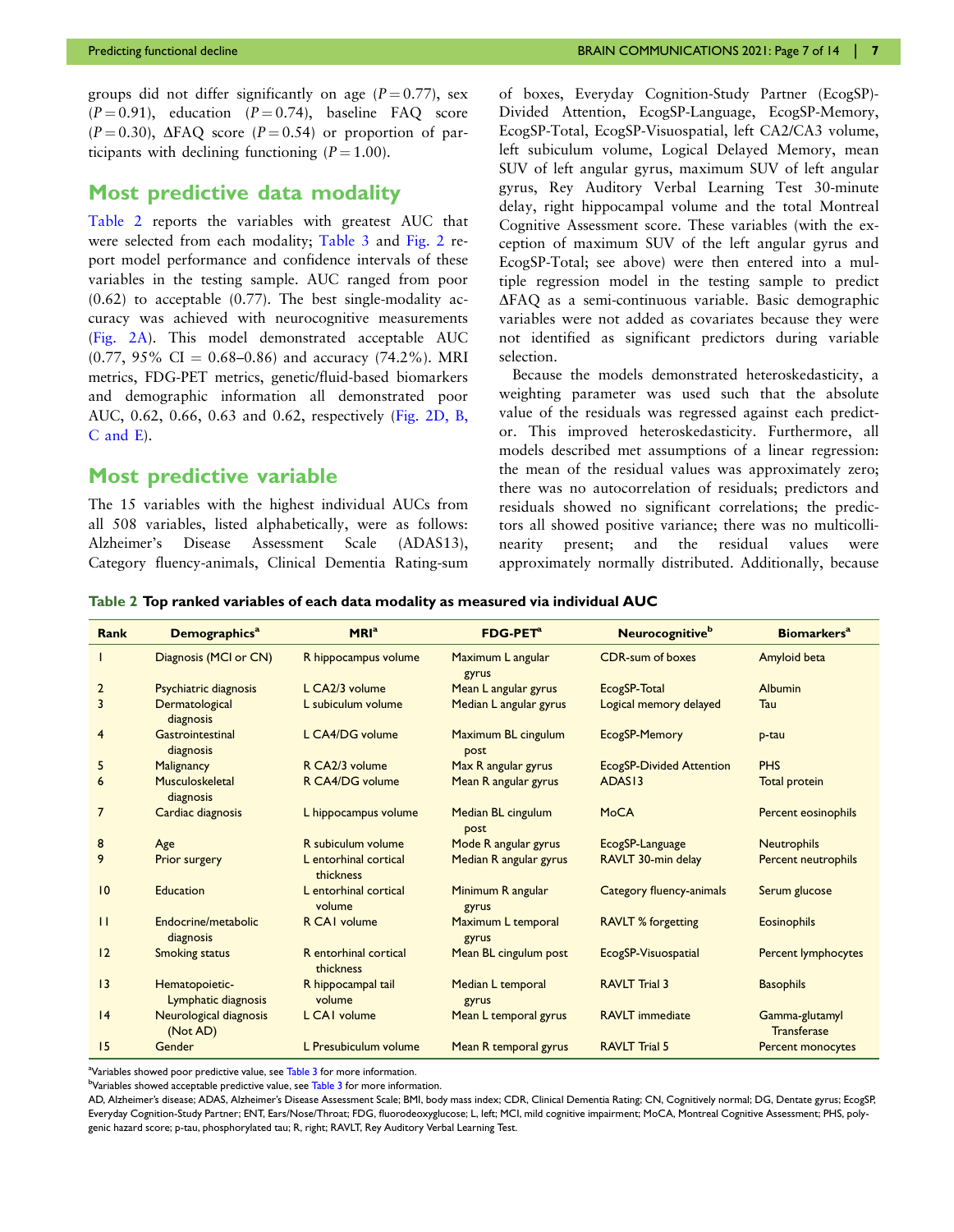## <span id="page-7-0"></span>Table 3 Model performance

| Model                                               | <b>Sensitivity</b> | <b>Specificity</b> | Accuracy (%) | <b>AUC</b> | <b>AUC</b><br>95% CI |            |  |
|-----------------------------------------------------|--------------------|--------------------|--------------|------------|----------------------|------------|--|
| Neurocognitive                                      | 0.48               | 0.88               | 74.2         | 0.77       | $0.68 - 0.86$        | $2^{-8}$   |  |
| <b>FDG-PET</b>                                      | 0.33               | 0.90               | 70.8         | 0.66       | $0.56 - 0.77$        | $2^{-2}$   |  |
| Genetic/fluid-based<br>biomarkers                   | 0.23               | 0.95               | 70.8         | 0.63       | $0.51 - 0.74$        | $2^{-4}$   |  |
| <b>MRI</b>                                          | 0.25               | 0.95               | 71.7         | 0.62       | $0.51 - 0.73$        | $\gamma^0$ |  |
| Demographics                                        | 0.00               | 00.1               | 66.7         | 0.62       | $0.51 - 0.72$        | $7 - 8$    |  |
| AUC, area under the curve; FDG, fluorodeoxyglucose. |                    |                    |              |            |                      |            |  |



Figure 2 Classifier results. (A) Neurocognitive measures. (B) FDG-PET measures. (C) Genetics/fluid-based biomarkers. (D) MRI measures. (E) Demographic information. FDG, fluorodeoxyglucose.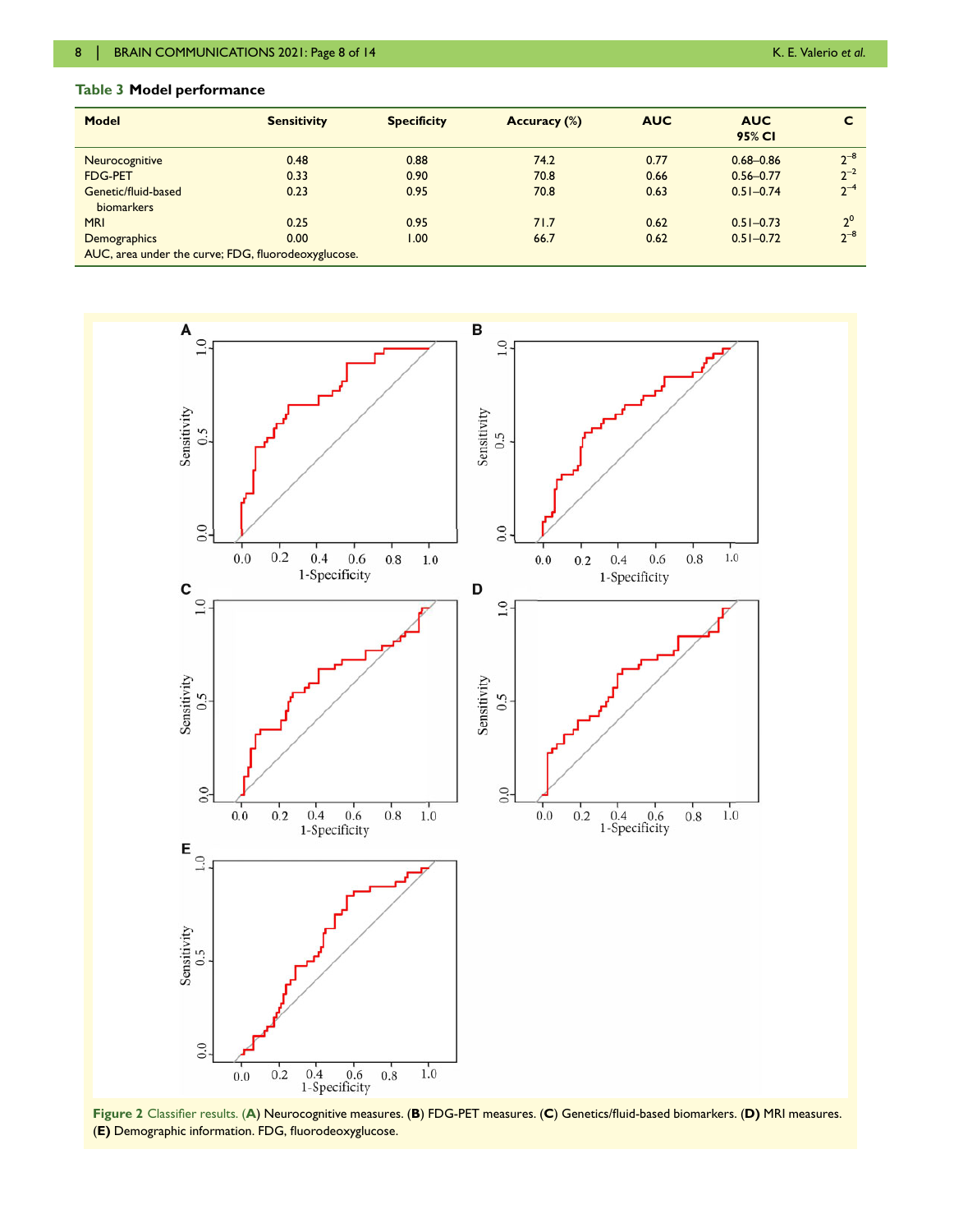<span id="page-8-0"></span>weighting parameters tend to lead to inflated  $R^2$  values, all reported  $R^2$  values have been adjusted as per Willet and Singer.<sup>[33](#page-12-0)</sup> This adjustment calculates  $R^2$  based on the difference between the model estimates and the original values and has been shown to be a less biased goodness of fit. Lastly, the final model included 12 predictors for 120 participants, which is in line with the recommendation of 1:10 predictor to participant ration for regression analysis. $34,35$ 

The overall regression model was significant  $[F(12,107)]$  $= 16.69, P < 2.2 \times 10^{-16}$  and explained 33.1% of the variance in functional change (Table 4). In this model, only EcogSP-Language, mean left angular gyrus activity, and ADAS13 were significant predictors. Those who scored poorly on EcogSP-Language showed greater decline in functioning at the 24-month follow-up  $[F(1,118)]$  $= 71.81, P = 7.8 \times 10^{-4}$ ; [Fig. 3A\]](#page-9-0). The EcogSP-Language subtest explained 21.1% of the variance in functional change. Those with lower mean activity in the left angular gyrus also showed greater decline at the 24 month follow-up  $[F(1,118) = 58.66, P = 5.8 \times 10^{-12};$ [Fig. 3B\]](#page-9-0). Left angular gyrus activity explained 14.5% of the variance in functional change. Those who scored poorly on the ADAS13 also showed greater decline in functioning at the 24-month follow-up  $[F(1,118) = 1237,$  $P < 2.2 \times 10^{-16}$ ; [Fig. 3C](#page-9-0)]. The ADAS13 explained 21.3% of the variance in functional change. After accounting for shared variance, these three variables collectively explained 31.7% of the total variance in functional decline  $[F(2,116) = 74.56, P < 2.2 \times 10^{-16}]$ .

# **Discussion**

The objective of this study was to use machine learning to reliably predict functional decline within 24 months in cognitively healthy older adults and those with MCI. We

|  |  |  | Table 4 Results of multiple regression |
|--|--|--|----------------------------------------|
|--|--|--|----------------------------------------|

first examined clinically relevant modalities (i.e. demographics, MRI, FDG-PET, neurocognitive measures and genetic/fluid-based biomarkers) that predicted functional decline, and then examined individual variables across all modalities. There were two main findings. First, neurocognitive measures demonstrated the best accuracy in predicting functional decline compared to other data modalities (accuracy = 74.2%; AUC = 0.77), followed by FDG-PET (accuracy  $= 70.8\%$ ; AUC  $= 0.66$ ). Second, when considering the top 15 variables selected by the training sample, only scores on the EcogSP-Language subtest, ADAS13 and mean activity in the left angular gyrus (measured by FDG-PET) explained a significant amount of variance in functional decline in the testing sample.

Results from the SVM algorithms demonstrated that neurocognitive measures predict IADL decline in two years with acceptable discriminability and outperform other measures including neuroimaging, CSF, demographics, and genetics. These results suggest that neurocognitive tests can successfully predict functional decline better than more invasive and costly assessments. Moreover, when examining individual variables' discriminatory ability across all modalities, 11 of the top 15 predictive variables were neurocognitive. Of these neurocognitive measures, the EcogSP-Language subtest and the ADAS13 demonstrated the strongest association with functional decline in the testing sample. The EcogSP-Language subtest specifically explained 21.1% of the variance. This is consistent with similar work that has identified the Ecog as a predictor of cognitive decline and conversion to MCI or Alzheimer's disease.<sup>[36](#page-12-0)</sup> The Ecog is an informant-report questionnaire designed to assess subtle changes in realworld functioning in an older population; it can also be administered as a self-report measure. It has shown high test-retest reliability  $(r = 0.82)$ , convergent validity with

| <b>Variable</b>                 | <b>Coefficient</b> | <b>SE</b> | 95% CI             | <b>VIF</b> | P-value                         |
|---------------------------------|--------------------|-----------|--------------------|------------|---------------------------------|
| ADAS <sub>13</sub>              | 0.15               | 0.03      | $0.09 - 0.21$      | 3.13       | $8.2 \times 10^{-6*}$           |
| Category fluency-animals        | $-0.04$            | 0.03      | $-0.10$ to 0.01    | 1.56       | 0.18                            |
| CDR-Sum of boxes                | $-0.10$            | 0.14      | $-0.38$ to 0.19    | 1.64       | 0.50                            |
| <b>EcogSP-Divided Attention</b> | $-0.46$            | 0.26      | $-0.98$ to 0.05    | 2.85       | 0.08                            |
| EcogSP-Language                 | 1.55               | 0.31      | $0.93 - 2.17$      | 3.00       | $2.6 \times 10^{-6*}$           |
| EcogSP-Memory                   | 0.18               | 0.30      | $-0.41$ to 0.77    | 3.83       | 0.55                            |
| <b>Mean Left Angular Gyrus</b>  | $-3.05$            | 0.73      | $-4.49$ to 1.60    | 1.34       | 6.28 $\times$ 10 <sup>-5*</sup> |
| Left $CA2/3 + subiculum$        | 0.00               | 0.00      | $-0.001$ to 0.001  | 4.05       | 0.63                            |
| <b>Logical Memory Delayed</b>   | 0.03               | 0.03      | $-0.03$ to 0.09    | 2.09       | 0.30                            |
| <b>MoCA</b>                     | 0.02               | 0.06      | $-0.09$ to 0.14    | 2.87       | 0.68                            |
| <b>Right Hippocampal Volume</b> | 0.00               | 0.00      | $-0.001$ to 0.00   | 4.30       | 0.55                            |
| <b>RAVLT 30 min Delay</b>       | 0.04               | 0.03      | $-0.02$ to 0.10    | 1.98       | 0.18                            |
| <b>Overall Model</b>            | $0.331^{a}$        |           | 16.69 <sup>b</sup> |            | $\leq 2.2 \times 10^{-16*}$     |

 $^{\circ}$ Model  $R^2$ .

<sup>b</sup>F-statistic.

 $*$  indicates  $P < 0.05$ .

ADAS13, Alzheimer's Disease Assessment Schedule; CDR, Clinical Dementia Rating; EcogSP, Everyday Cognition-Study Partner; MoCA, Montreal Cognitive Assessment; RAVLT, Rey Auditory Verbal Learning Test; SE, standard error; VIF, variance inflation factor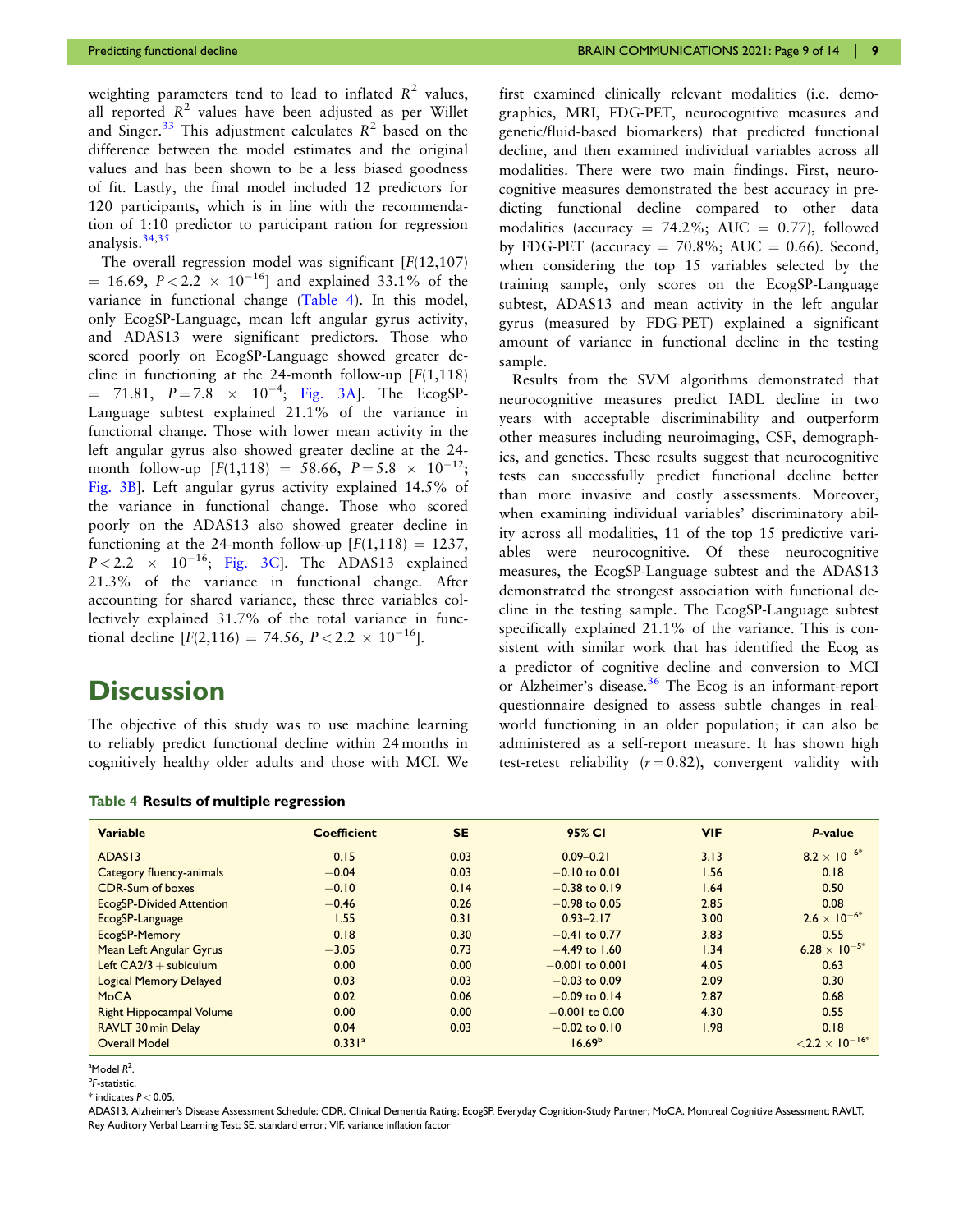<span id="page-9-0"></span>

Figure 3 Relationship between significant predictors and  $\Delta$ FAQ. (A) Values on the x-axis represent study partner report for language ability on the Everyday Cognition assessment, with higher scores indicating worse language ability. Scores are calculated as the average of the 9 items on the subtest. Values on the y-axis represent  $\Delta$ FAQ, calculated as the difference between baseline FAQ score and 24-month FAQ score, with higher scores indicating worse functioning as the 24-month visit. Worse partner-reported language ability was associated with greater decline in functioning 24 months after baseline assessment. (B) Values on the x-axis represent ADAS13 scores, with higher scores indicating worse performance. Values on the y-axis represent  $\Delta$ FAQ, calculated as the difference between baseline FAQ score and 24-month FAQ score, with higher scores indicating worse functioning at the 24 month visit. Worse ADAS13 scores were associated with greater decline in functioning 24 months after baseline assessment. (C) Values on the x-axis represent mean SUV of the left angular gyrus, with lower scores indicating lower brain activity. Values on the yaxis represent  $\Delta$ FAQ, calculated as the difference between baseline FAQ score and 24-month FAQ score, with higher scores indicating worse functioning at the 24-month visit. Lower average glucose metabolism in the left angular gyrus was associated with greater decline in functioning 24 months after baseline assessment. EcogSP, Everyday Cognition-Study Partner; FAQ, Functional Activities Questionnaire; SUV, standardized uptake value.

widely used neuropsychological and informant assessments, and external validity in discriminating normal, MCI, and dementia groups.<sup>[37](#page-12-0)</sup> The EcogSP-Language subtest includes nine items that assess language and semantic memory.<sup>37</sup> However, it is likely that the EcogSP-Language subtest assesses more complex cognitive

abilities than simple language. For example, understanding and communicating in a conversation requires understanding grammatical complexities of language (semantic memory), following and remembering the sequence of remarks made by various speakers (working memory and attention), and retrieving specific event memories to convey thoughts (episodic memory), which decline with age.<sup>38–[40](#page-12-0)</sup> Traditional language fluency and verbal knowledge tests such as the Category Fluency Test and the American National Adult Reading Test (ANART) were not selected as significant predictors of functional decline in this study, suggesting that EcogSP-Language subtest may be probing more complex information synthesis and processing abilities that underlie functional ability. The Ecog-Language subtest as completed by the study participant also was not selected as a significant predictor. A key feature of this assessment in predicting functional decline may be in the study partner's assessment of such skills, as study participants may be anosognosic. This is supported by other research that suggests that informantreported ratings of functional deficits better predict decline and conversion to dementia.<sup>41</sup>

The ADAS13 also demonstrated a significant  $(P < 2.2$  $\times$  10<sup>-16</sup>) association with functional decline and explained 21.3% of the variance in decline. The ADAS13 is a cognitive test (scores between 0 and 85 with higher scores indicating worse cognition) that assesses patients in various domains including learning and memory, language production and comprehension, and constructional and ideational praxis. It is derived from the ADAS11 which was designed to help diagnose mild and moderate Alzheimer's disease, $42$  and incorporates two additional items (cancellation and delayed free recall) that have been shown to increase the sensitivity of the assessment in dif-ferentiating between CN, MCI, and AD.<sup>[43,44](#page-13-0)</sup> While this newer version of the ADAS has not yet been well-studied, it has been shown to be predictive of conversion from MCI to Alzheimer's disease,  $45$  help determine A $\beta$  positiv-ity<sup>[46](#page-13-0)</sup> and identify early stages of Alzheimer's disease.<sup>[47](#page-13-0)</sup> Because the ADAS13 is made of multiple domains, it is possible that the results here are being driven by one or several specific areas of cognition. One study showed that five domains were particularly sensitive to cognitive change over time—commands, remember instructions, comprehension, word finding and spoken language.<sup>48</sup> Our results suggest that the ADAS13 can be a good measure to understand functional decline and the relevant domains may be similar to the construct uncovered by our results. Future work may help determine the importance and relevance of this assessment and potential construct.

Following neurocognitive measures, FDG-PET demonstrated the next best discriminability (AUC  $= 0.66$ ). FDG-PET has long been used to assess cognitive decline and dementia by serving as a proxy for brain activity. A previous study demonstrated the importance of FDG-PET in predicting functional decline in individuals with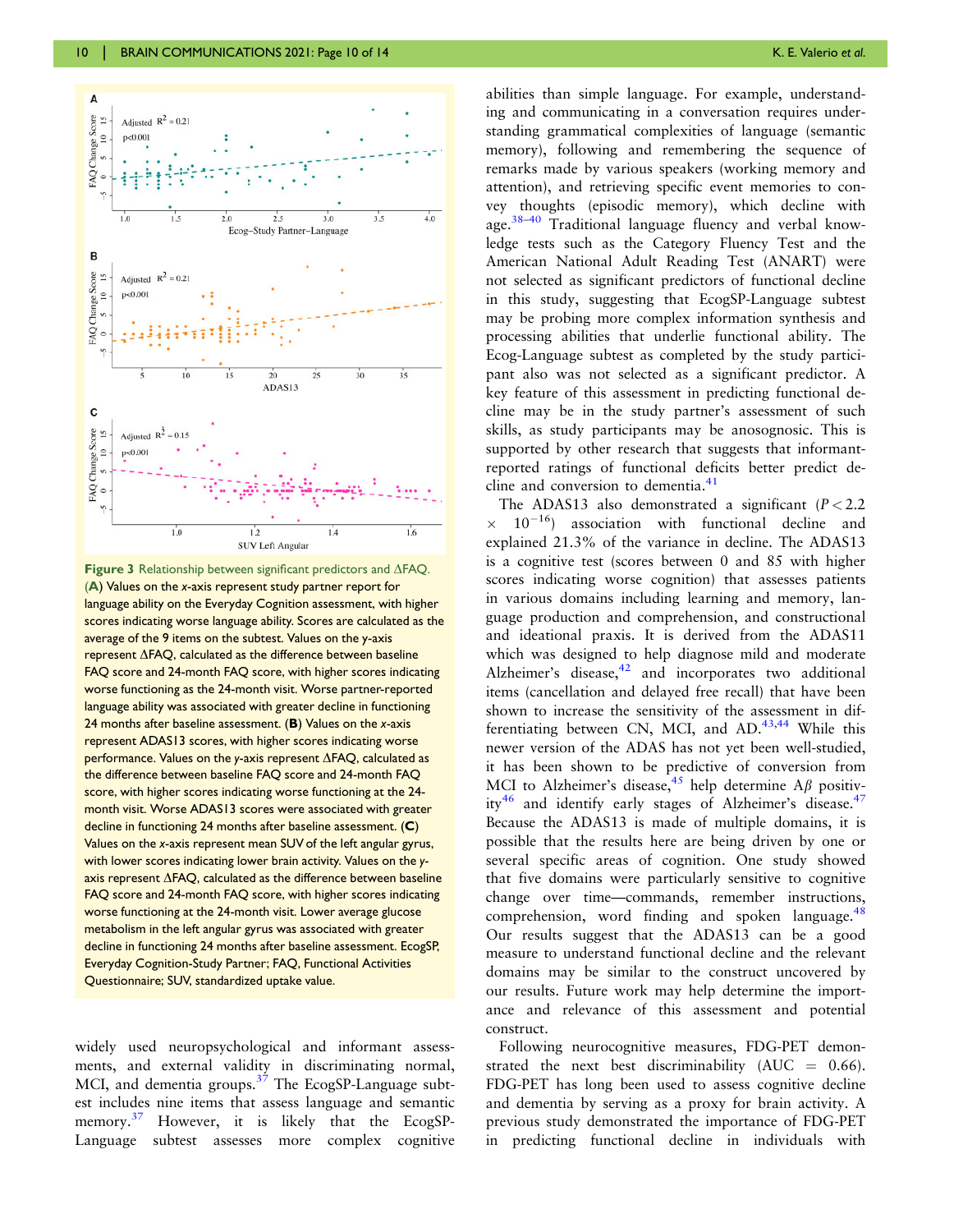<span id="page-10-0"></span>Predicting functional decline and the state of the BRAIN COMMUNICATIONS 2021: Page 11 of 14 | 11

 $MCI<sup>11</sup>$  $MCI<sup>11</sup>$  $MCI<sup>11</sup>$  While Landau and colleagues used a composite measure of the five ROIs also used in this study, the results here specifically identified the left angular gyrus as a significant predictor of functional decline. Further validating the angular gyrus results, the left angular gyrus was a significant predictor in a separate sample that had not been used for variable selection. Regression analysis indicated that activity in the left angular gyrus alone explained 14.5% of the variance in degree of functional change, which underscores the importance of considering the left angular gyrus to develop a more comprehensive understanding of functional decline throughout the ageing process.

The angular gyrus resides in the posterior inferior parietal lobe in Brodmann area 39 and is part of the parietal association cortex.[49,50](#page-13-0) It serves as a hub linking large scale neural networks, including the default mode network, dorsal attention network, and visual and somatosensory networks, suggesting that this area is critically involved in synthesizing heteromodal information.<sup>[51](#page-13-0)</sup> In a review integrating a large body of primary research, Seghier et al.<sup>[50](#page-13-0)</sup> conclude that 'the [angular gyrus] resembles a cross-modal integrative hub that gives sense and meaning to an event within a contextualized environment, based on prior expectations and knowledge, and towards an intended action' (p. 52). This observation comes from studies supporting the angular gyrus's role in semantic associations,  $52$  reading and comprehension,  $53$  episodic memory retrieval,  $54-56$  verbal working memory<sup>[57](#page-13-0)</sup> and so-cial cognition.<sup>[58](#page-13-0)</sup> The left angular gyrus may play a more substantial role in semantic and conceptual knowledge relative to the right angular gyrus.<sup>[49](#page-13-0)</sup> Moreover, degeneration specifically in the left angular gyrus has been associated with cognitive decline in neurodegenerative disease.<sup>[59](#page-13-0)</sup> It is plausible that the ability to carry out IADLs, which depends on the nexus of conceptual knowledge and action sequences, critically relies on left angular gyrus function. The results reported here are consistent with the notion that disruptions in IADLs reflect lower brain activation in this area. While a previous study has demonstrated a cross-sectional link between angular gyrus volume and functional ability, $60$  this study provides evidence for the association between angular gyrus function and future functional decline.

Of the variables identified in the training sample and validated in the testing sample, processing, retrieval, and conceptual integration of semantic information emerged as a construct that may be critical for understanding risk factors of future functional decline. This construct is indicated by the EcogSP-Language and mean SUV in the left angular gyrus. These two measures, one neurocognitive and one neurometabolic, overlap in their purported involvement in integration of conceptual knowledge and action sequences towards a functional goal. The ADAS13 also incorporates semantic language processing items, and future research should examine if these particular items, such as those identified in Dowling et al., $48$  may be driving this relationship.

Results from the SVM models also show that genetic/ fluid-based biomarkers and MRI metrics demonstrate minimal predictive ability, with an AUC of 0.63 and 0.62, respectively. This provides some support for prior research demonstrating their ability to predict functional decline in adults with normal cognition and  $MCI^{7,8}$  $MCI^{7,8}$  $MCI^{7,8}$ However, when the top 15 variables were validated in an independent sample, no genetic/fluid-based biomarkers or MRI metrics were selected, suggesting that while they may demonstrate predictive ability, this predictive ability may be outranked when other variables are considered. This underscores the importance of considering a large set of variables in a data-driven approach in order to identify those that are most predictive compared to selecting variables a priori. While demographic information demonstrated some predictive ability as measured by AUC (0.62), it showed 0% sensitivity, suggesting such variables have minimal utility for studying functional decline over two years.

This study has several limitations. First, it is important to consider potential biases in sample selection. Participants included in ADNI are, on average, highly educated and predominantly white. Socioeconomic status has been shown to affect IADL functional status.<sup>[1](#page-11-0)</sup> Therefore, these results may not generalize to the larger sociocultural context that is representative of individuals within the United States. This study also only examines the predictive ability of various data modalities over 24 months. It cannot be determined whether other data modalities would show greater predictive ability at different timepoints relative to functional decline. Furthermore, these analyses only included data that were already processed through ADNI. Other modalities, such as functional MRI, might improve model performance and predictive power.

It is worth noting that sensitivity in this sample is low. This pattern may be attributed to the multidetermined nature of functional status and decline. Functional ability may be impacted by a number of different factors, including neurodegeneration, physical impairment and medical illness-induced limitations. While we have tried to include a number of diverse variables in the model, it may not be feasible to capture their later effects with baseline variables. For example, an unexpected stroke could severely affect functional decline, but this may not be indicated by any baseline health variable. Additionally, slow physical decline due to illness such as arthritis may impact certain IADL domains such as shopping alone or travelling out of the neighbourhood, but this slow decline may not be evident by baseline status; also, such an illness may not have impacted enough people in the model to affect variable selection. Moreover, research has also demonstrated that the greater the time difference between assessment and prediction, the lower the sensitivity of the model.<sup>[18](#page-12-0)</sup> Presently, the models developed would require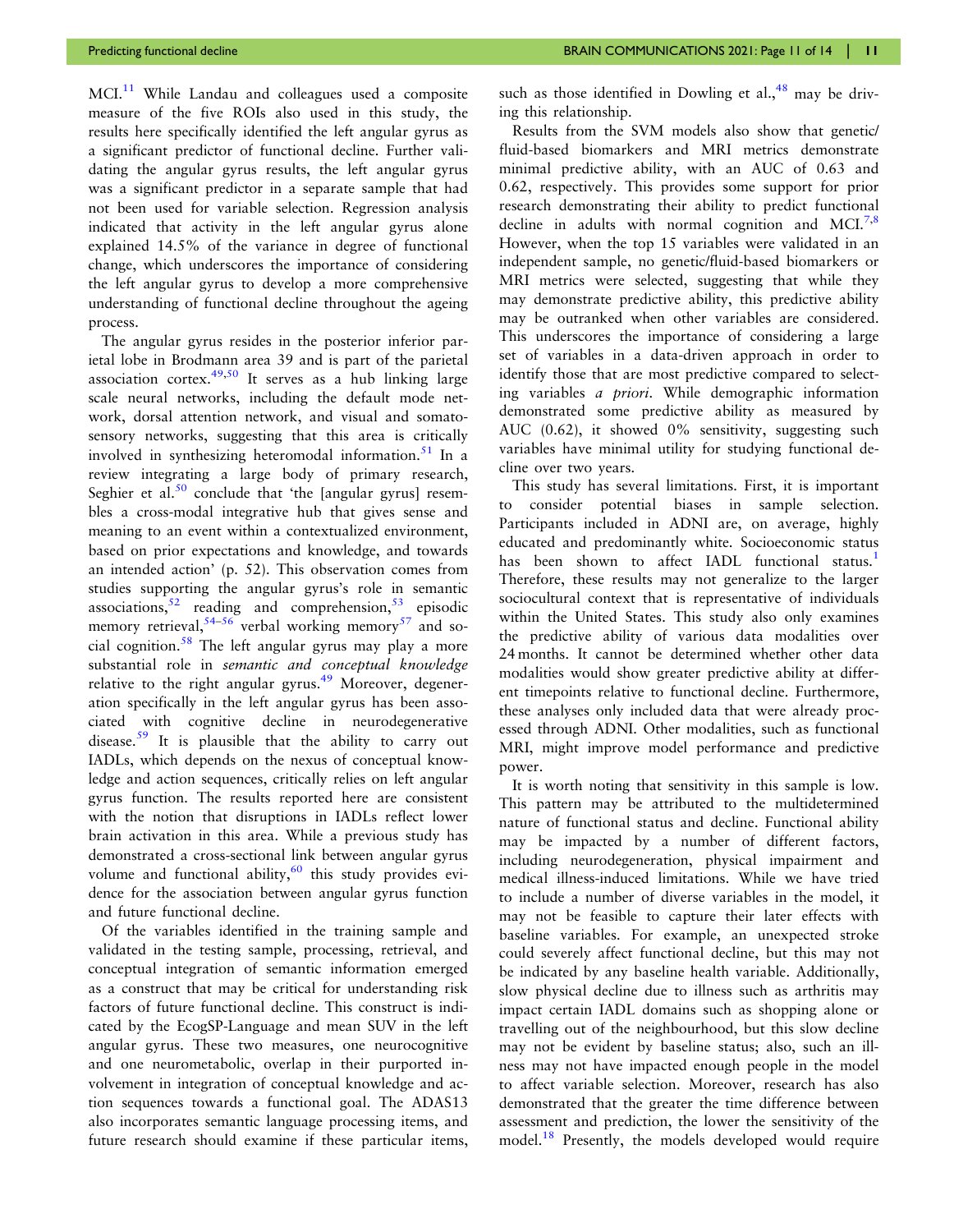<span id="page-11-0"></span>additional information and further validation to improve sensitivity before model deployment in a clinical setting. Nonetheless, the patterns uncovered here shed important light on variables, modalities, and constructs that contribute to our understanding of functional decline and can help guide future research.

# Conclusion

The machine learning approach applied here improves upon previous work examining the ability of neuroimaging, neurocognitive, demographic and genetic/fluid-based biomarkers to predict functional decline two years after baseline assessment. Neurocognitive measures showed the highest accuracy and best discriminative ability, suggesting that a set of inexpensive and non-invasive cognitive assessments can be used to predict independent functioning in lieu of expensive and more invasive measures. Our data-driven approach identified three novel measures (EcogSP-Language, ADAS13 and mean left angular gyrus activity) to predict functional decline, which have not been reported when selecting variables a priori or when looking at smaller subsets of variables. Two of these markers (left angular gyrus activity and EcogSP-Language) are purported to be involved in the processing, retrieval, and conceptual integration of semantic information, highlighting this construct in functional ability. The third marker (ADAS13) is a global measure of cognition that may be uniquely designed to target functional decline and certain domains assessed with this tool may be related to the above construct. Future work should consider the utility of the EcogSP-Language, a simple informant report questionnaire, for predicting functional decline in the absence of more invasive procedures such as PET imaging or CSF markers or longer neuropsychological assessments. This questionnaire is non-invasive, time-limited, and cost effective, and the results reported here suggest it may be a useful prediction tool. Future work should further consider the role of the angular gyrus in functional decline in ageing and neurodegenerative disease.

# Supplementary material

[Supplementary material](https://academic.oup.com/braincomms/article-lookup/doi/10.1093/braincomms/fcab140#supplementary-data) is available at Brain Communications online.

## Acknowledgements

The authors graciously acknowledge the support and participation from all those involved in the Alzheimer's Disease Neuroimaging Initiative.

# Funding

This work was supported by the National Institute on Aging (NIA) of the National Institutes of Health (NIH) R01AG058822 (awarded to J.P.H.), R21AG056921 (awarded to S.M.H.), and The Ohio State University Discovery Themes Chronic Brain Injury Initiative (J.P.H. and S.M.H.). The content is solely the responsibility of the authors and does not necessarily represent the official views of the NIH.

Data collection and sharing for this project was funded by the Alzheimer's Disease Neuroimaging Initiative (ADNI) (NIH Grant U01 AG024904) and DOD ADNI (Department of Defense award number W81XWH-12-2-0012). ADNI is funded by the NIA, the National Institute of Biomedical Imaging and Bioengineering, and through generous contributions from the following: AbbVie, Alzheimer's Association; Alzheimer's Drug Discovery Foundation; Araclon Biotech; BioClinica, Inc.; Biogen; Bristol-Myers Squibb Company; CereSpir, Inc.; Cogstate; Eisai Inc.; Elan Pharmaceuticals, Inc.; Eli Lilly and Company; EuroImmun; F. Hoffmann-La Roche Ltd and its affiliated company Genentech, Inc.; Fujirebio; GE Healthcare; IXICO Ltd; Janssen Alzheimer Immunotherapy Research & Development, LLC.; Johnson & Johnson Pharmaceutical Research & Development LLC.; Lumosity; Lundbeck; Merck & Co., Inc.; Meso Scale Diagnostics, LLC.; NeuroRx Research; Neurotrack Technologies; Novartis Pharmaceuticals Corporation; Pfizer Inc.; Piramal Imaging; Servier; Takeda Pharmaceutical Company; and Transition Therapeutics. The Canadian Institutes of Health Research is providing funds to support ADNI clinical sites in Canada. Private sector contributions are facilitated by the Foundation for the NIH ([www.fnih.](http://www.fnih.org) [org](http://www.fnih.org)). The grantee organization is the Northern California Institute for Research and Education, and the study is coordinated by the Alzheimer's Therapeutic Research Institute at the University of Southern California. ADNI data are disseminated by the Laboratory for Neuro Imaging at the University of Southern California.

# Competing interests

The authors report no competing interests.

# References

- [1](#page-1-0). Seeman TE, Merkin SS, Crimmins EM, Karlamangla AS. Disability trends among older Americans: National Health and Nutrition Examination Surveys, 1988–1994 and 1999–2004. Am J Public Health. 2010;100(1):100–107.
- [2](#page-1-0). McKhann GM, Knopman DS, Chertkow H, et al. The diagnosis of dementia due to Alzheimer's disease: Recommendations from the National Institute on Aging-Alzheimer's Association workgroups on diagnostic guidelines for Alzheimer's disease. Alzheimers Dement. 2011;7(3):263–269.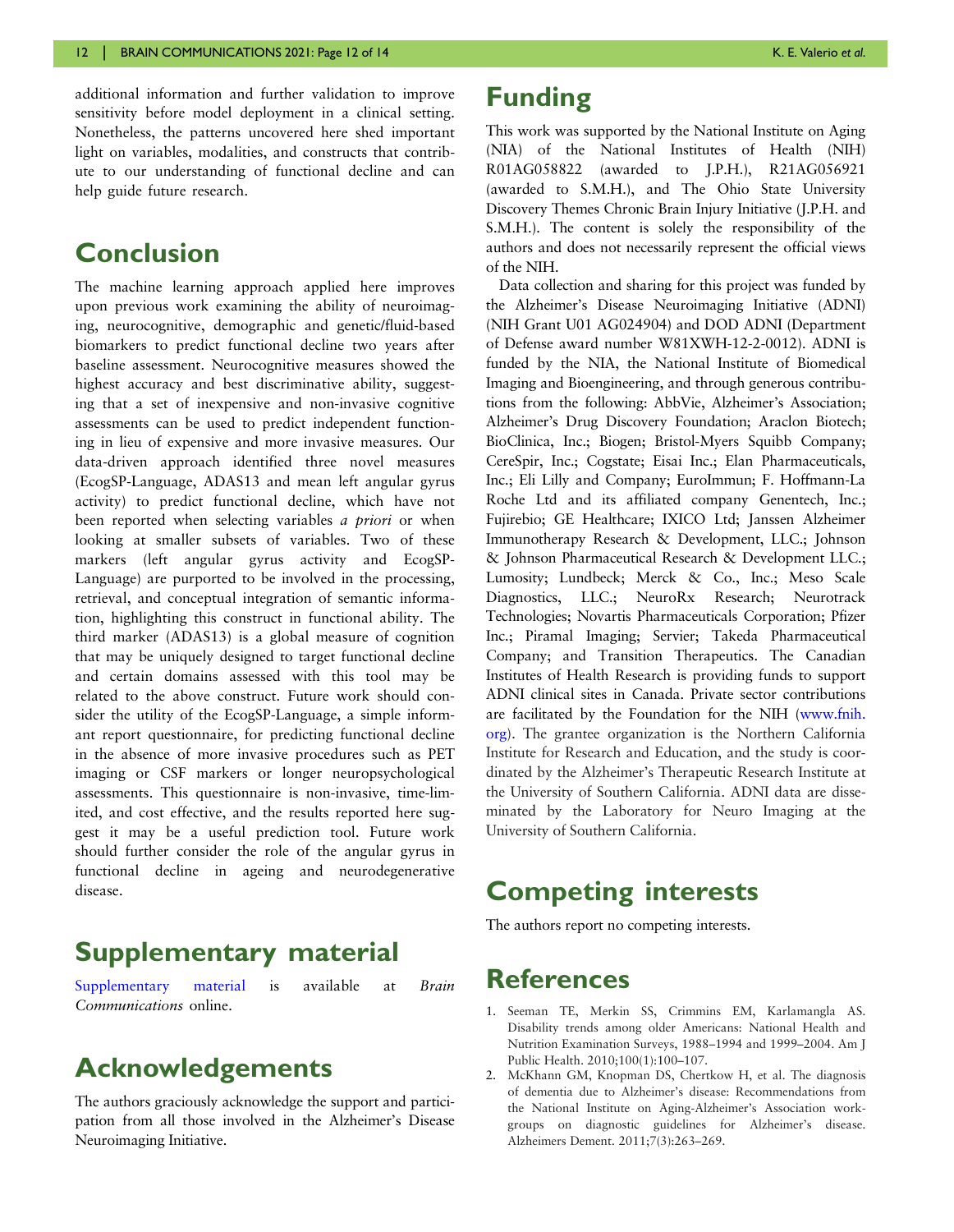- <span id="page-12-0"></span>[3](#page-1-0). Teng E, Tassniyom K, Lu PH. Reduced quality-of-life ratings in mild cognitive impairment: Analyses of subject and informant responses. Am J Geriatr Psychiatry. 2012;20(12):1016–1025.
- [4](#page-1-0). López SR, Montero P, Carmenate M, Avendano M. Functional decline over 2 years in older Spanish adults: Evidence from the Survey of Health, Ageing and Retirement in Europe. Geriatr Gerontol Int. 2014;14(2):403–412.
- [5](#page-1-0). Vaughan L, Leng X, La Monte MJ, Tindle HA, Cochrane BB, Shumaker SA. Functional independence in late-life: Maintaining physical functioning in older adulthood predicts daily life function after age 80. J Gerontol A Biol Sci Med Sci. 2016;71(Suppl 1): S79–S86.
- [6](#page-1-0). Christensen K, Doblhammer G, Rau R, Vaupel JW. Ageing populations: The challenges ahead. Lancet. 2009;374(9696): 1196–1208.
- [7](#page-1-0). Okonkwo OC, Alosco ML, Griffith HR, et al.; Alzheimer's Disease Neuroimaging Initiative. Cerebrospinal fluid abnormalities and rate of decline in everyday function across the dementia spectrum: Normal aging, mild cognitive impairment, and Alzheimer disease. Arch Neurol. 2010;67(6):688–696.
- [8](#page-1-0). Okonkwo OC, Alosco ML, Jerskey BA, et al.; Alzheimer's Disease Neuroimaging Initiative. Cerebral atrophy, apolipoprotein E varepsilon4, and rate of decline in everyday function among patients with amnestic mild cognitive impairment. Alzheimers Dement J Alzheimers Assoc. 2010;6(5):404–411.
- 9. Royall DR, Lauterbach EC, Kaufer D, Malloy P, Coburn KL, Black KJ., Committee on Research of the American Neuropsychiatric Association. The cognitive correlates of functional status: A review from the committee on research of the American Neuropsychiatric Association. J Neuropsychiatry Clin Neurosci. 2007;19(3):249–265.
- 10. Farias ST, Cahn-Weiner DA, Harvey DJ, et al. Longitudinal changes in memory and executive functioning are associated with longitudinal change in instrumental activities of daily living in older adults. Clin Neuropsychol. 2009;23(3):446–461.
- [11](#page-3-0). Landau SM, Harvey D, Madison CM, et al.; Alzheimer's Disease Neuroimaging Initiative. Associations between cognitive, functional, and FDG-PET measures of decline in AD and MCI. Neurobiol Aging. 2011;32(7):1207–1218.
- 12. Thomas KR, Edmonds EC, Delano-Wood L, Bondi MW. Longitudinal trajectories of informant-reported daily functioning in empirically defined subtypes of mild cognitive impairment. J Int Neuropsychol Soc. 2017;23(6):521–527.
- [13](#page-1-0). Lewis CM, Vassos E. Prospects for using risk scores in polygenic medicine. Genome Med. 2017;9(1):96.
- [14](#page-2-0). Schumann G, Benegal V, Yu C, et al.; Global Imaging Genetics in Adolescents Consortium. Precision medicine and global mental health. Lancet Glob Health. 2019;7(1):e32.
- 15. Cui Y, Liu B, Luo S, et al.; Alzheimer's Disease Neuroimaging Initiative. Identification of conversion from mild cognitive impairment to Alzheimer's disease using multivariate predictors. PloS One. 2011;6(7):e21896.
- 16. Gray KR, Aljabar P, Heckemann RA, Hammers A, Rueckert D, Alzheimer's Disease Neuroimaging Initiative. Random forest-based similarity measures for multi-modal classification of Alzheimer's disease. NeuroImage. 2013;65:167–175.
- 17. Apostolova LG, Hwang KS, Avila D, et al.; Alzheimer's Disease Neuroimaging Initiative. Brain amyloidosis ascertainment from cognitive, imaging, and peripheral blood protein measures. Neurology. 2015;84(7):729–737.
- [18](#page-10-0). Ritter K, Schumacher J, Weygandt M, Buchert R, Allefeld C, Haynes J-D. Multimodal prediction of conversion to Alzheimer's disease based on incomplete biomarkers. Alzheimers Dement Diagn Assess Dis Monit. 2015;1(2):206–215.
- 19. Bucholc M, Ding X, Wang H, et al. A practical computerized decision support system for predicting the severity of Alzheimer's disease of an individual. Expert Syst Appl. 2019;130:157–171.
- [20](#page-2-0). Qiu C, Kivipelto M, Strauss V. E. Epidemiology of Alzheimer's disease: Occurrence, determinants, and strategies toward intervention. Dialogues Clin Neurosci. 2009;11(2):111–128.
- [21](#page-2-0). Malek-Ahmadi M, Chen K, Davis K, et al. Sensitivity to change and prediction of global change for the Alzheimer's Questionnaire. Alzheimer's Res Ther. 2015;7(1):1.
- [22](#page-2-0). Pfeffer RI, Kurosaki TT, Harrah CH, Chance JM, Filos S. Measurement of functional activities in older adults in the community. J Gerontol. 1982;37(3):323–329.
- [23](#page-2-0). Kaur N, Belchior P, Gelinas I, Bier N. Critical appraisal of questionnaires to assess functional impairment in individuals with mild cognitive impairment. Int Psychogeriatr. 2016;28(9):1425–1439.
- [24](#page-2-0). Pérès K, Helmer C, Amieva H, et al. Natural history of decline in instrumental activities of daily living performance over the 10 years preceding the clinical diagnosis of dementia: A prospective population-based study. J Am Geriatr Soc. 2008;56(1):37–44.
- [25](#page-3-0). Buckner RL, Head D, Parker J, et al. A unified approach for morphometric and functional data analysis in young, old, and demented adults using automated atlas-based head size normalization: Reliability and validation against manual measurement of total intracranial volume. NeuroImage. 2004;23(2):724–738.
- [26](#page-3-0). Desikan RS, Fan CC, Wang Y, et al. Genetic assessment of ageassociated Alzheimer disease risk: Development and validation of a polygenic hazard score. PLoS Med. 2017;14(3):e1002258.
- [27](#page-3-0). Trojanowski JQ, Vandeerstichele H, Korecka M, et al.; Alzheimer's Disease Neuroimaging Initiative. Update on the biomarker core of the Alzheimer's Disease Neuroimaging Initiative subjects. Alzheimers Dement. 2010;6(3):230–238.
- [28](#page-3-0). RC Team. R: A language and environment for statistical computing. R Foundation for Statistical Computing, Vienna, Austria. <https://www.R-project.org/> 2013. Accessed 18 June 2021.
- [29](#page-3-0). Kuhn M. Building Predictive Models in R Using the caret Package. J Stat Softw. 2008; 28(1): 1–26. [https://CRAN.R-project.org/pack](https://CRAN.R-project.org/package=caret) [age](https://CRAN.R-project.org/package=caret)=[caret.](https://CRAN.R-project.org/package=caret) Accessed 25 March 2021.
- [30](#page-3-0). Carter JV, Pan J, Rai SN, Galandiuk S. ROC-ing along: Evaluation and interpretation of receiver operating characteristic curves. Surgery. 2016;159(6):1638–1645.
- [31](#page-5-0). Chawla NV, Bowyer KW, Hall LO, Kegelmeyer WP. SMOTE: Synthetic Minority Over-sampling Technique. J Artif Intell Res. 2002;16:321–357.
- [32](#page-5-0). Ling CX, Huang J, Zhang H.AUC: a statistically consistent and more discriminating measure than accuracy. Ijcai. 2003;3: 519–524.
- [33](#page-8-0). Willett JB, Singer JD. Another cautionary note about R 2: Its use in weighted least-squares regression analysis. Am Stat. 1988;42(3): 236–238.
- [34](#page-8-0). Peduzzi P, Concato J, Feinstein AR, Holford TR. Importance of events per independent variable in proportional hazards regression analysis II. Accuracy and precision of regression estimates. J Clin Epidemiol. 1995;48(12):1503–1510.
- [35](#page-8-0). Peduzzi P, Concato J, Kemper E, Holford TR, Feinstein AR. A simulation study of the number of events per variable in logistic regression analysis. J Clin Epidemiol. 1996;49(12):1373–1379.
- [36](#page-8-0). Nosheny RL, Jin C, Neuhaus J, Insel PS, Mackin RS, Weiner MW, Alzheimer's Disease Neuroimaging Initiative investigators. Study partner-reported decline identifies cognitive decline and dementia risk. Ann Clin Transl Neurol. 2019;6(12):2448–2459.
- [37](#page-9-0). Farias ST, Mungas D, Reed BR, et al. The measurement of everyday cognition (ECog): scale development and psychometric properties. Neuropsychology. 2008;22(4):531–544.
- 38. Salthouse TA. Selective review of cognitive aging. J Int Neuropsychol Soc. 2010;16(5):754–760.
- 39. Rabaglia CD, Salthouse TA. Natural and constrained language production as a function of age and cognitive abilities. Lang Cogn Process. 2011;26(10):1505–1531.
- 40. Rudner M, Signoret C. The role of working memory and executive function in communication under adverse conditions. Frontiers Media SA; 2016.